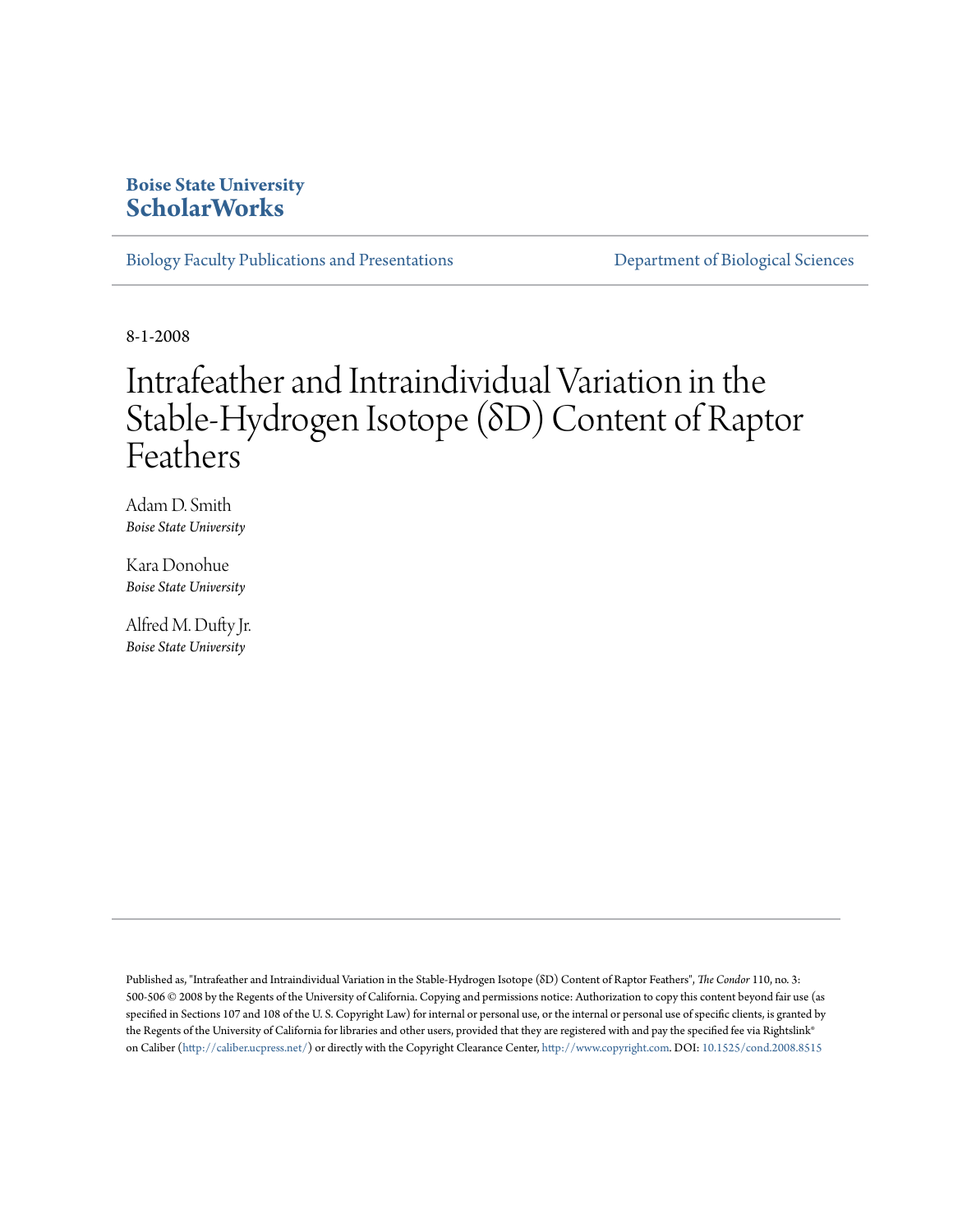# INTRAFEATHER AND INTRAINDIVIDUAL VARIATION IN THE STABLE-HYDROGEN ISOTOPE (δD) CONTENT OF RAPTOR FEATHERS

# ADAM D. SMITH<sup>1</sup>, KARA DONOHUE, AND ALFRED M. DUFTY JR.

*Department of Biology, Boise State University, 1910 University Drive, Boise, ID 83725*

 $Abstract.$  Stable-hydrogen isotope ratios (deuterium:protium;  $\delta D$ ) in feathers enable researchers to evaluate patterns of avian movement and to estimate the source areas of migratory birds. However, variation in feather δD remains inadequately described, thus confounding inferences of avian movement and origin. We assessed varia tion within a feather and among feathers within and between tracts in three species of immature raptors. Within contour feathers, measurements of δD increased from a distal section to an adjacent, proximal section; the mag nitude of δD increase varied with raptor species. Furthermore, contour and flight feathers differed systematically in their δD content. Two explanations for intrafeather and intraindividual variation warrant further investigation: (1) hydrogen isotope fractionation associated with feather growth rate, and (2) the incorporation of temporal varia tion in environmental δD into growing feathers. We consider these explanations for raptors and passerines, which seemingly differ in the incorporation of deuterium into feathers. Additionally, corresponding sections of multiple contour feathers exhibited better measurement repeatability than multiple sections within a contour feather; the variability of multiple δD measurements within a feather tract (geometric SD: ±3.5‰) suggests that biological effects on the repeatability of δD measurements from concurrently grown feather material are difficult to dis tinguish from analytical effects. In most cases, intrafeather and intraindividual variation can be minimized by informed sample selection decisions, but both sources of variation must be considered when stable-hydrogen iso topes are used to infer the geographic origins of migrants, ascertain migratory connectivity, and facilitate avian conservation decisions.

## Key words: deuterium, feathers, hydrogen, passerines, raptors, stable isotopes, variation.

# Variación en una misma Pluma y entre Individuos en el Contenido del Isótopo de Hidrógeno Estable (δD) en las Plumas de Aves Rapaces

*Resumen*. Los cocientes de isótopos estables de hidrógeno (deuterio:protonio;  $\delta D$ ) en las plumas permiten a losinvestigadores evaluar los patrones de movimiento de las aves y estimar las áreas de origen de las aves migrato rias. Sin embargo, la variación de δD en las plumas no ha sido descrita de forma adecuada, lo que puede dificultar las inferencias sobre el movimiento y el origen de las aves migratorias. Determinamos la variación en una misma pluma, y entre plumas, en y entre folículos, en tres especies de avesrapacesinmaduras. En las plumas de contorno, las medidas de δD aumentaron desde una sección distal a una sección proximal adyacente de la pluma. La magni tud con la que δD aumentó varió entre las diferentes especies de aves rapaces. Además, las plumas de contorno y de vuelo difirieron sistemáticamente en sus contenidos de δD. Dos explicaciones para la variación en una misma pluma y entre las plumas de individuos diferentes merecen un análisis más profundo: (1) fraccionamiento de los isótopos de hidrógeno asociado a la tasa de crecimiento de las plumas e (2) incorporación de la variación tempo ral del δD ambiental en las plumas en crecimiento. Consideramos estas explicaciones para aves rapaces y paseriformes, las que aparentemente difieren en la incorporación de deuterio en las plumas. Además, la repetibilidad de las mediciones fue mejor entre las secciones correspondientes a diferentes plumas de contorno, que entre secciones diferentes en una misma pluma de contorno. La variabilidad de múltiples medidas de δD en una mismo folículo (DE geométrico: ±3.5‰) sugiere que los efectos biológicos sobre la repetibilidad de las medidas de δD en las plumas que se encuentran en fase de crecimiento son difíciles de distinguir de los efectos analíticos. En la may oría de los casos, la variación en una misma pluma y entre plumas de individuos diferentes puede ser minimizada mediante decisiones de muestreo acertadas. Sin embargo, las dos fuentes de variación deben ser consideradas al utilizar isótopos estables de hidrógeno para inferir el origen geográfico de las aves migratorias, determinar la co nectividad migratoria y facilitar las decisiones de conservación en aves.

Manuscript received 8 November 2007; accepted 10 July 2008.

<sup>&</sup>lt;sup>1</sup>Present address: 105 Coastal Institute, Department of Natural Resources Science, University of Rhode Island, Kingston, RI 02881. E-m [raptorbio@hotmail.com](mailto:raptorbio@hotmail.com  )

The Condor, Vol. 110, Number 3, pages 500-506. ISSN 0010-5422, electronic ISSN 1938-5129. @ 2008 by The Cooper Ornithological Society. All rights reserved. Please direct all requests for permission to photocopy or reproduce article content through the University of California Press's Rights and Permissions website, [http://www.ucpressjournals.](http://www.ucpressjournals.com/reprintInfo.asp) [com/reprintInfo.asp](http://www.ucpressjournals.com/reprintInfo.asp). DOI: 10.1525/cond.2008.8515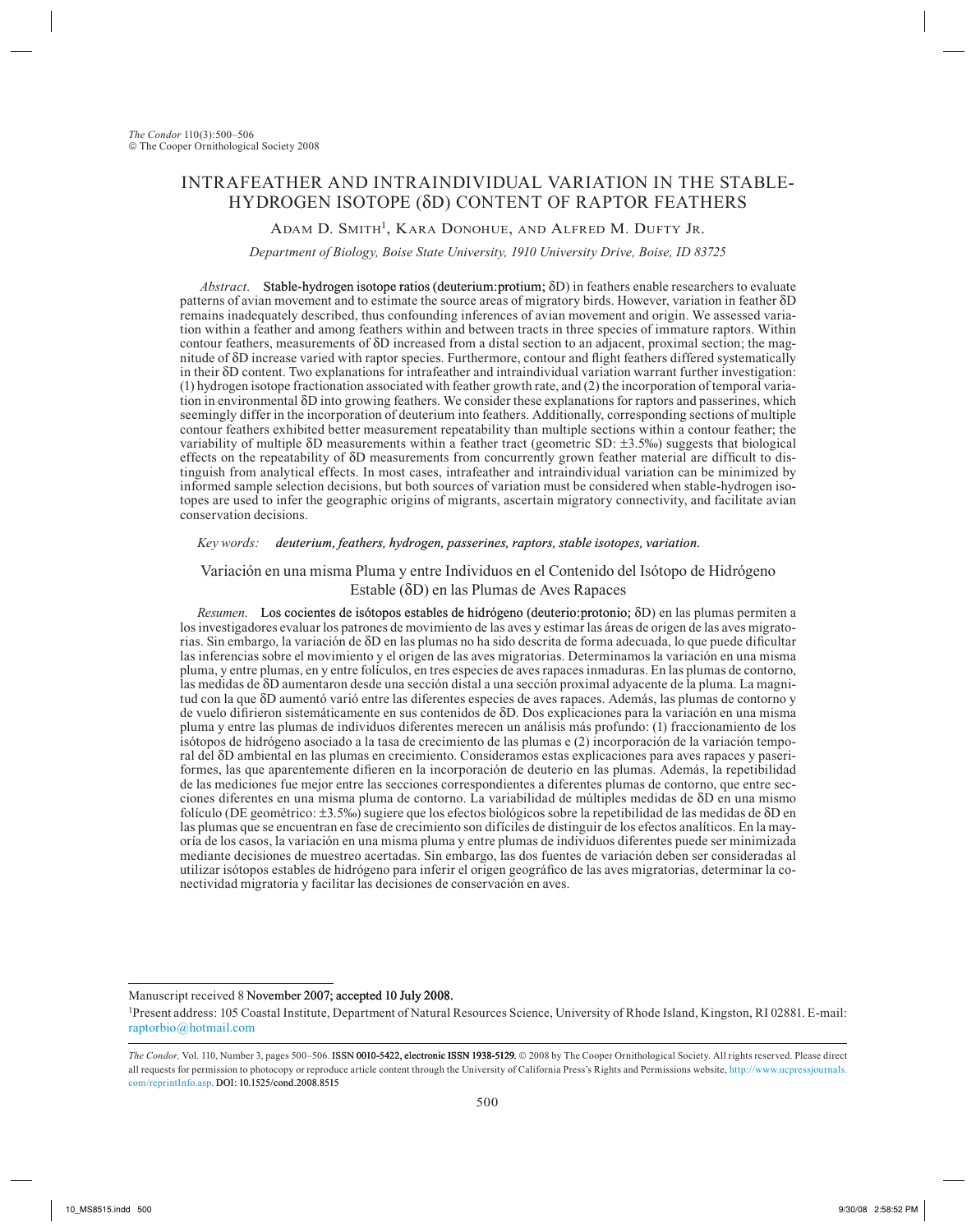#### INTRODUCTION

In 1997, two seminal papersin stable isotope ecology suggested that stable-hydrogen isotope ratios (deuterium:protium; δD) in feathers enable researchers to describe the location of feather growth and, by extension, the origins or breeding grounds of young and adult migratory birds, respectively (Chamberlain et al. 1997, Hobson and Wassenaar 1997). Since their publica tion, the potential of the stable isotope technique to answer previously intractable questions related to avian movements has resulted in a proliferation of studies employing this approach. Reviews of stable isotope applications to the study of avian movement have focused on how the technique has advanced our ability to study bird migration, dispersal, and migratory connectivity, or on its ability to provide insights relevant to conservation (Kelly and Finch 1998, Hobson 1999, 2005, Webster et al. 2002, Rubenstein and Hobson 2004). However, method ological issues relating to the prediction of avian origins from feather deuterium measurements have yet to be resolved, and only recently have we begun to explore variation in feather δD (Lott and Smith 2006, Norris et al. 2006, Langin et al. 2007, Wunder and Norris 2008, Smith et al. 2009).

Typically, studies of avian movement employing stable hydrogen isotopes use a single measurement of feather δD to represent an individual bird. However, the selection of feather material to be analyzed requires decisions at several levels of avian morphology. For example, a single feather tract initially must be identified and from this a single feather selected for analysis. Depending on the feather tract, it may or may not be possible to select the equivalent feather from multiple in dividuals (e.g., flight feathers and contour feathers, respec tively). Once a feather has been selected, a specific portion (i.e., subsample) of that feather must be chosen for isotopic analysis. Variation in deuterium composition (e.g., systematic δD differences) may occur at any level of this feather hier archy. Furthermore, circumstances related to the storage and preparation of samples, as well as analytical error, may affect the final deuterium value obtained for a sample.

Selecting a feather grown in the geographic region of in terest (e.g., the breeding area, in most studies of migratory birds) is axiomatic, but understanding plumage cycles and molt patterns in the species of interest is critical to selecting an appropriate feather, as δD can vary among generations of feathers for ecological or physiological reasons (Duxbury et al. 2003, Meehan et al. 2003, Smith and Dufty 2005, Lan gin et al. 2007). In certain instances, δD can vary systematically among feathers of the same generation (Kelly et al. 2002, Smith and Dufty 2005). Furthermore, subsample selection has only recently been explored in detail (Wassenaar and Hobson 2006).

The continuous-flow isotope-ratio mass spectrometry (CF-IRMS) method employed in most δD-based studies of avian movement requires only a small amount of sample material for analysis (0.25–1.00 mg; Wassenaar and Hobson 2006); that only a small fraction of all possible material from a single feather is utilized makes isotopic variation in feathers an important con sideration. Here, we consider the equivalency of: (1) repeated measurements of δD within a single juvenal feather, and (2) δD measurements among multiple juvenal feathers, both within a single feather tract and between feather tracts.

#### METHODS

#### Feather collection and stable isotope analyses

We obtained feather samples from individual raptors captured during the 2003 fall migration at the Idaho Bird Observatory on Lucky Peak (43°36′N, 116°05′W, 1845 m), the southern most peak of the Boise foothills located 12 km east of Boise, Ada County, Idaho. We collected two contour feathers from the upper breast, separated by 1–2 cm, and the greater pri mary covert of the second primary (right wing) from 46 in dividuals comprising three raptor genera and species: Merlin (*Falco columbarius*; *n* = 10), Red-tailed Hawk (*Buteo jamaicensis*; *n* = 17), and Sharp-shinned Hawk (*Accipiter striatus*;  $n = 19$ ). We considered greater primary coverts to represent flight feathers, as raptors typically grow and replace a greater primary covert concurrently with its corresponding primary feather.

Sample preparation and stable isotope analysis occurred during 21–22 September 2005 at the Stable Isotope Hydrol ogy and Ecology Laboratory at the National Water Research Institute (Environment Canada, Saskatoon, Saskatchewan). Feathers were cleaned of surface oils and debris using a 2:1 chloroform to methanol solution and allowed to air dry for at least 48 hr. After cleaning, vane material  $(0.35 \pm 0.01 \text{ mg})$  was clipped from an area perpendicular to the rachis at the distal tip of each feather (location A in Fig. 1), packaged into silver capsules, and stored in plastic culture trays. When a second measurement of the same feather was required (for contour feathers), a second sample was taken from a location imme diately proximal to the initial sample (location B in Fig. 1). The deuterium composition of the nonexchangeable compo nent of a feather sample was measured using the online py rolysis and CF-IRMS techniques detailed by Wassenaar and Hobson (2003, 2006). Feather δD results are reported in parts per thousand (‰) deviation from the VSMOW-SLAP stan dard scale. We randomized samples within the laboratory ses sion to eliminate potential bias from drift in feather δD values (i.e., a systematic shift in δD related to the analysis order of samples). Hydrogen isotope reference material (IAEA-CH-7; –100‰ VSMOW) exhibits a measurement repeatability of better than ±2.0‰; calibrated keratin standards used for com parative equilibration exhibit measurement repeatabilities of ±3.2‰. However, isotopic measurements of unhomogenized feather samples as used in most studies may be more variable than those of homogenized feather standards (Wassenaar and Hobson 2006, Smith et al. 2009).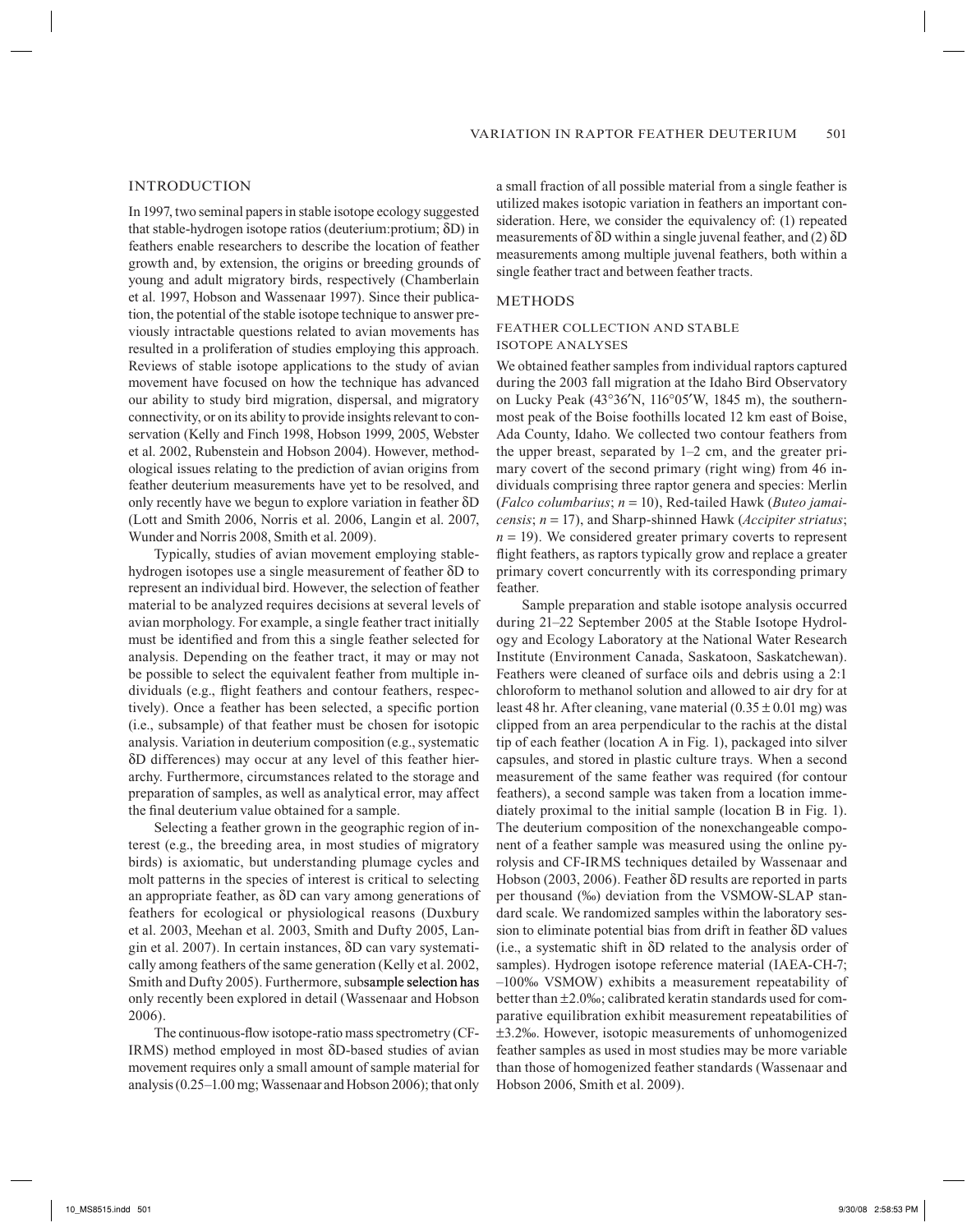

FIGURE 1. Schematic of a generic feather showing the locations of feather vane subsamples used to explore intrafeather and in traindividual variation in raptor feather stable-hydrogen isotope ratios (δD). For feather δD comparisons within a feather, meas urements from a distal subsample (location A) were compared to similar measurements from an adjacent, proximal subsample (location B). Comparisons of feather δD among feathers were based on measurements from a distal subsample (A) from each feather.

#### Statistical analyses

*Intrafeather variation in feather*  $\delta D$ *. We employed repeated*measures two-way analysis of variance (ANOVA) to determine whether feather δD differed between a distal section of a con tour feather vane and an adjacent, proximal section, and to de termine if this difference varied among species; we anticipated differences in feather δD averages among species, but because we had no particular interest in interspecific differences, we do not discuss them further. Prior to repeated-measures ANOVA, we assessed within-subject covariance structures using re stricted maximum likelihood, and selected among competing covariance structures using the second order Akaike's infor mation criterion (AIC<sub>c</sub>; Burnham and Anderson 2002; but se Kincaid 2005); a heterogeneous compound symmetric covari ance structure best fit the data (Table 1). With the appropriate covariance structure identified, we evaluated fixed effects us ing maximum likelihood. We used Levene's test to determine whether variability in the δD difference between outer and in ner contour feather varied among species.

*Intraindividual (within- and between-tract) variation in feather*  $\delta D$ . We used separate univariate ANOVAs to determine whether the δD difference between equivalent sub samples from: (1) two contour feathers in the same tract, and (2) contour and flight feathers varied among species. For the within-tract analysis, we used the absolute δD differ ence between two contour feathers from an individual, because it was impossible to select equivalent contour feathers from each individual and thus assess δD differences between

TABLE 1. Model selection results for competing variance struc tures in the analysis of deuterium variation within a contour feather in three raptor species (Merlin,  $n = 10$ ; Red-tailed Hawk,  $n = 17$ ; Sharp-shinned Hawk,  $n = 19$ ). *K* is the number of variance parameters estimated; –2RLL isthe –2(restricted log-likelihood) for a given model; ΔAIC<sub>c</sub> is the difference in second-order Akaike's information criterion (AIC<sub>*c*</sub>) of a given model relative to the smallest AIC<sub>*c*</sub> in the model set; and  $w_i$  is the Akaike weight, interpreted as the probability that model *i* is the Kullback-Leibler model best approximat ing reality (Burnham and Anderson 2002).

| Covariance structure                            | $-2RLL$        |   | ∆АІС           | w.           |
|-------------------------------------------------|----------------|---|----------------|--------------|
| Heterogeneous compound<br>symmetry <sup>a</sup> | 673.3          |   | 0.0            | 0.82         |
| Compound symmetry                               | 678.4          |   | 3.1            | 0.18         |
| Heterogeneous variance<br>Variance components   | 778.5<br>790.8 | 3 | 105.3<br>113.3 | 0.00<br>0.00 |

<sup>a</sup>The AIC<sub>*c*</sub> of the best model was 679.5.

specific contour feathers; we log-transformed this difference to accommodate ANOVA assumptions. Our inability to select specific contour feathers did not affect the assessment of the δD difference between tracts; for each individual, we used the difference between the average δD of the two contour feathers and primary covert δD. In each comparison, we used Levene's test to determine whether variation in δD differences varied among species. We conducted all statistical analyses using SAS version 8.2 (SAS Institute 1999).

#### RESULTS

#### Intrafeather variation in feather δD

Feather δD measurements differed between two adjacent locations of the same contour feather (ANOVA:  $F_{1,43} = 74.5$ , *P* < 0.001). Specifically, distal contour feather material contained consistently less deuterium than proximal contour feather ma terial (Fig. 2A). However, the magnitude of deuterium enrich ment in proximal contour feather samples relative to distal contour feather samples varied among species (ANOVA:  $F_{2,43} = 7.5$ ,  $P = 0.002$ ; Fig. 2A); the difference was least pronounced in Red-tailed Hawks (least squares mean  $\pm$  SE:  $-3.0\%$   $\pm$  1.4‰; Fig. 2A) and more distinct in Merlins (least squares mean  $\pm$ SE: –10.9‰ ± 1.8‰; Fig. 2A) and Sharp-shinned Hawks (least squares mean  $\pm$  SE:  $-9.0\%$   $\pm$  1.3‰; Fig. 2A). Variability in the δD difference between adjacent locations of a feather was similar among species (Levene's test:  $F_{2,43} = 1.1$ ,  $P = 0.36$ ; Fig. 2A), as was also suggested by the inadequacy of a heteroge neous variance covariance structure (Table 1).

## Intraindividual (within- and betweentract) variation in feather δD

Contour feathers from the same tract exhibited small but significant absolute differences in feather  $\delta D$  (geometric mean  $\pm SD$ , 95% CI: 1.9‰ ± 3.5‰, 0.4‰–3.3‰; Fig. 2B) but the absolute difference did not vary among species (ANOVA:  $F_{2,42} = 0.0$ ,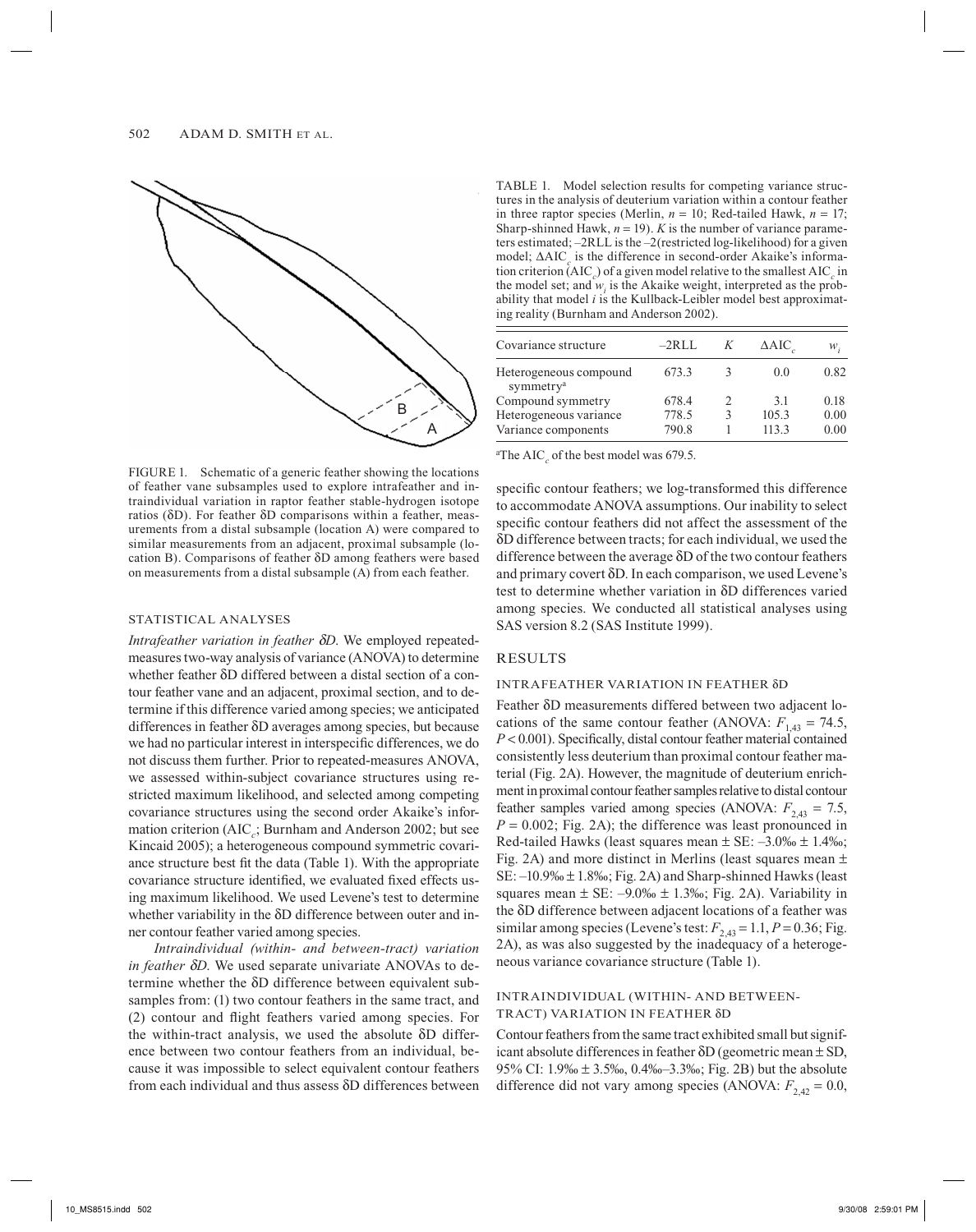

FIGURE 2. Within a single contour feather, distal feather mate rial possessed consistently lower ratios of stable-hydrogen isotopes (δD) than proximal feather material (A). However, the magnitude of deuterium enrichment in proximal feather samples relative to distal feather samples varied among species; the difference was least pronounced in Red-tailed Hawks (RTHA) and more distinct in Merlins (MERL) and Sharp-shinned Hawks (SSHA). Con tour feathers from the same tract exhibited small but significant

 $P = 1.00$ ). However, flight feathers (i.e., greater primary covert) possessed substantially less deuterium than contour feathers (mean ± SD, 95% CI of difference: 6.7‰ ± 5.9‰, 5.0‰–8.4‰; Fig. 2C); again, this difference did not vary among species (ANOVA:  $F_{2,44} = 0.7$ ,  $P = 0.52$ ; Fig. 2C). Variability in multiple δD measurements was similar among species within a tract (Levene's test:  $F_{2,42} = 2.6$ ,  $P = 0.08$ ; Fig. 2B) and between tracts (Levene's test :  $F_{2,44} = 1.9, P = 0.16$ ; Fig. 2C).

#### DISCUSSION

In our study, changes in geographic location, diet, or me tabolism (Wassenaar and Hobson 2006), the contribution of water-derived hydrogen (Langin et al. 2007), or trophic level (Birchall et al. 2005) during feather growth seem inadequate to account for the systematic difference in δD observed within a contour feather and between contour and flight feathers, as the growth of feather material occurred entirely in the nest. Thus, while we have no definitive explanation for these sys tematic differences in feather δD, we discuss two explana tions that warrant further investigation: (1) hydrogen isotope fractionation associated with feather growth rate, and (2) the incorporation of temporal variation in the δD of North American precipitation  $(\delta D_p)$  into feather keratin.

#### Hydrogen isotope fractionation

The large relative difference in mass between deuterium and protium makes hydrogen highly susceptible to fractionation (i.e., the partitioning of heavy and light isotopes; Hoefs 2004) during tissue formation. Heavy isotopes form stron ger bonds and react more slowly, suggesting that the δD con tent of feather keratin may depend to a large extent on the production rate of feather material (i.e., growth rate). Specif ically, we might expect feather material grown more quickly to be relatively depleted in deuterium (i.e., have lower δD values). To our knowledge, however, no study has examined

absolute differences in feather  $\delta$ D $(B)$ , although the difference is tenuous due to our inability to select equivalent contour feathers from each individual. The absolute difference did not vary among species. Flight feathers possessed substantially lower δD valuesthan contour feathers (C), but again this difference did not vary among species. Ordinate values represent feather δD differences between (A) adjacent subsamples from the same contour feather (distal sample-prox imal sample); (B) two contour feathers from the same individual (absolute difference between contour feathers); and (C) a primary covert and the average of two contour feathers of the same individual (primary covert-contour feather average). Species are given in order of increasing body size and contour feather width, based on meas urements from museum specimens. Box plots indicate the median and the 25th and 75th percentiles of the difference; whiskers indicate the 10th and 90th percentiles. Circles indicate outliers. The broken horizontal line at 0‰ indicates no isotopic difference between feather δD measurements; 0‰ is the lower bound in (B). Sample sizes are indicated in parentheses.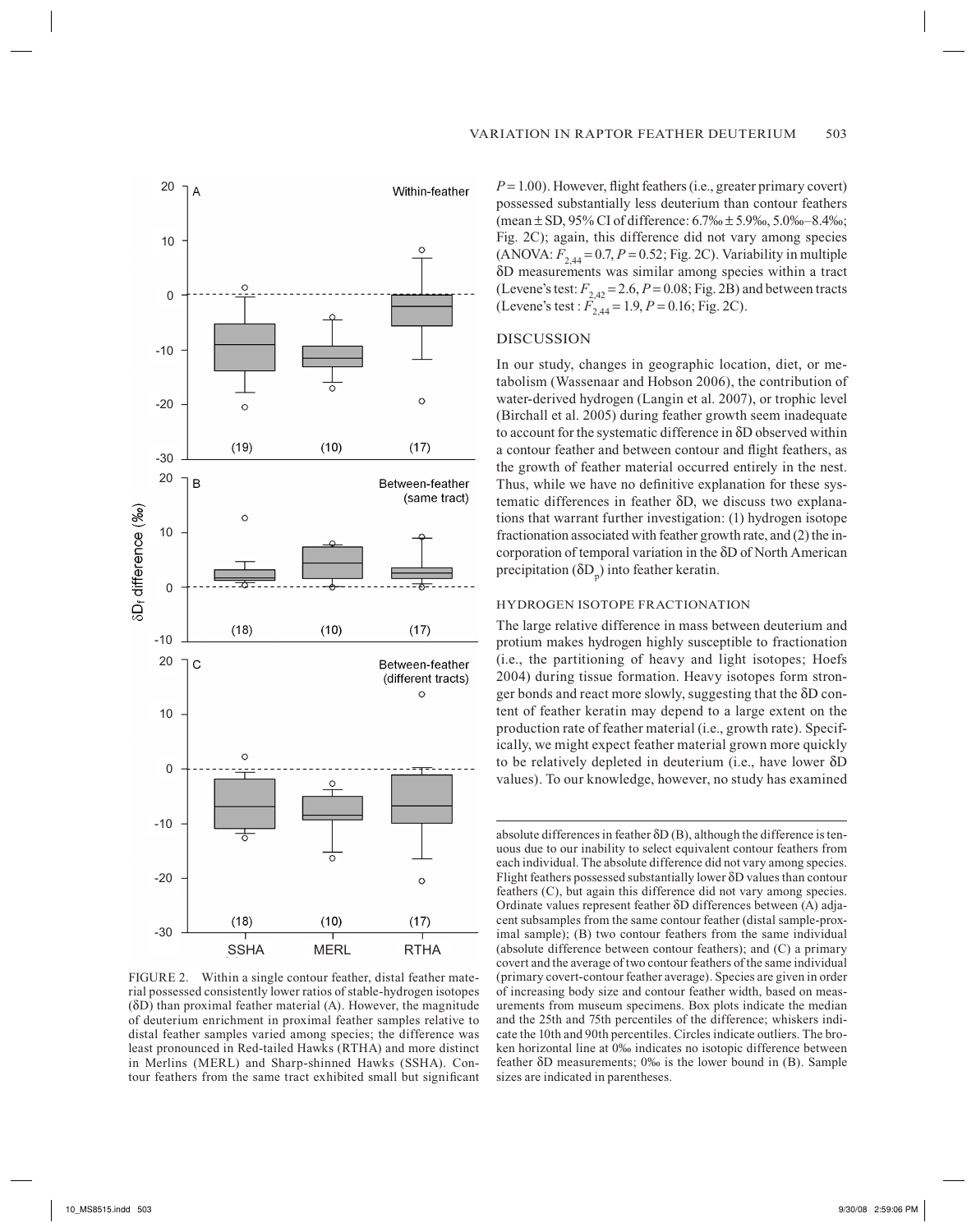hydrogen isotope fractionation as a function of feather growth rate. Feather growth rates vary depending on the feather type; flight feathers generally grow more quickly than contour feathers (Widelitz et al. 2003). Furthermore, feather growth rate typically is not constant throughout the period of feather growth (Redfern 1989). Our results for intraindividual, though not intrafeather, variation support this hypothesis.

Within a contour feather, we observed a systematic enrich ment of deuterium from a distal feather vane subsample to an adjacent, proximal subsample. Contour feather growth rates are unknown for the three species that we studied, but the growth rate of Budgerigar (*Melopsittacus undulates*) contour feathers changed very little throughout the period of growth (Widelitz et al. 2003:fig. 5). If the same is true for raptors, hydrogen iso tope fractionation fails to explain deuterium enrichment within a contour feather; growth rates for raptor contour feathers are needed. However, among species, the absolute growth rate of feathers tends to decrease with increasing body size (Redfern 1989). Consequently, hydrogen isotope fractionation resulting from faster feather growth rates in Merlins and Sharp-shinned Hawks, which are similar in size but much smaller than Red tailed Hawks, might have produced the increased deuterium enrichment observed in the contour feathers of these species. Patterns of deuterium enrichment similar to those observed in raptor contour feathers have been observed in juvenal primary feathers of a Bald Eagle (*Haliaeetus leucocephalus*; Wassenaar and Hobson 2006) and Pectoral Sandpipers (*Calidris melanotos*; Farmer et al. 2004).

Within an individual, flight feathers grow more quickly than contour feathers (Widelitz et al. 2003). Thus, our observation of flight feathers containing consistently less deuterium than contour feathers supports the possibility of increased fractionation of hydrogen isotopes in flight feathers relative to contour feathers. An independent comparison of flight and contour feathers in nine immature Merlins revealed no δD difference between flight feathers but distinctly lower δD val ues in flight feathers relative to contour feathers (ADS, un publ. data), corroborating the findings of this study. That the magnitude of feather δD differences was similar among species suggests similar relative growth rates of flight and con tour feathers for the three species.

#### Temporal patterns of δD in precipitation

In North America, long-term average δD values in precipita tion increase markedly from March to June and then change relatively little through July and August (Smith and Dufty 2005:fig. 4). We confirmed this general pattern in  $\delta D_n$  at 10 inland stations reporting precipitation isotope data from 2000 to 2002 in North America (Birks et al. 2003, International Atomic Energy Agency 2008); at the time of publication, data were not yet available for 2003. Consequently, feather ma terial or feather tracts grown earlier in this period might be expected to contain less deuterium than feather material or feather tracts grown later. Our results in raptor feathers sup port this hypothesis consistently.

Within a contour feather, distal portions become meta bolically inert prior to proximal portions, so lower δD val ues in distal feather vane samples relative to proximal vane samples correspond with seasonal patterns of  $\delta D_p$ . Ass a feather growth rate of approximately  $1.0-1.8$  mm day<sup>-1</sup> (i.e., body feather growth rate estimated from Widelitz et al. 2003: fig. 5), the distal and proximal contour feather material in our comparison represented growth occurring, on average, 5–10 days apart. Feather material grown 5–10 days apart could record significantly different environmental δD signatures, but such an explanation requires an as yet untested assumption: that the consumption of materials (e.g., food, water) charac terized by disparate and discrete δD content can produce a continuous, longitudinal gradient of δD in growing feathers on the order of  $1\% - 2\%$  day<sup>-1</sup>. Notably, a similar g (~2‰ day-<sup>1</sup> ) observed in human hair was attributed to sea sonal variation in  $\delta D_p$  (Sharp et al. 2003).

Within the context of temporal  $\delta D_n$  patterns, differences in deuterium enrichment among raptor species may relate to differences in feather size. That is, wide feathers require shorter lengths of feather material to obtain subsamples ad equate for isotopic analysis. Contour feathers (breast feathers, measured 1 cm from the distal feather tip) from Red-tailed Hawks (mean  $\pm$  SD: 22.6  $\pm$  0.5 mm; *n* = 4) were distinctly wider than contour feathers from Merlins (mean  $\pm$  SD: 16.9  $\pm$ 0.6 mm;  $n = 6$ ) and Sharp-shinned Hawks (mean  $\pm$  SD: 16.1  $\pm$ 1.1 mm;  $n = 4$ ), which possess similarly sized contour feathers. Consequently, on the wider Red-tailed Hawk feathers, subsamples from adjacent locations may represent feather material grown over a shorter period of time (decreasing the window during which environmental δD is incorporated and decreasing the magnitude of deuterium enrichment), although differences in feather growth rates related to body size might negate some of the differences due to feather size.

Within an individual, different feather tracts erupt asynchronously during prejuvenal and prebasic molts. In the three raptor species we compared, primary feathers and greater coverts erupt 5–10 days prior to ventral contour feathers (Preston and Beane 1993, Sodhi et al. 1993, Bildstein and Meyer 2000). As mentioned previously, feather material grown 5–10 days apart may incorporate significantly different δD values based on temporal patterns in  $\delta D_p$ , whether that material is derive from adjacent locations on a single feather or, in this case, from feathers in different tracts grown at different stages of the prejuvenal molt.

#### Applicability to passerines

Isotopic work to date suggests that the incorporation of deu terium into feathers may be more complicated in raptors than passerines (Meehan et al. 2003, Smith and Dufty 2005, Lott and Smith 2006, Smith et al. 2009). For example, Mazerolle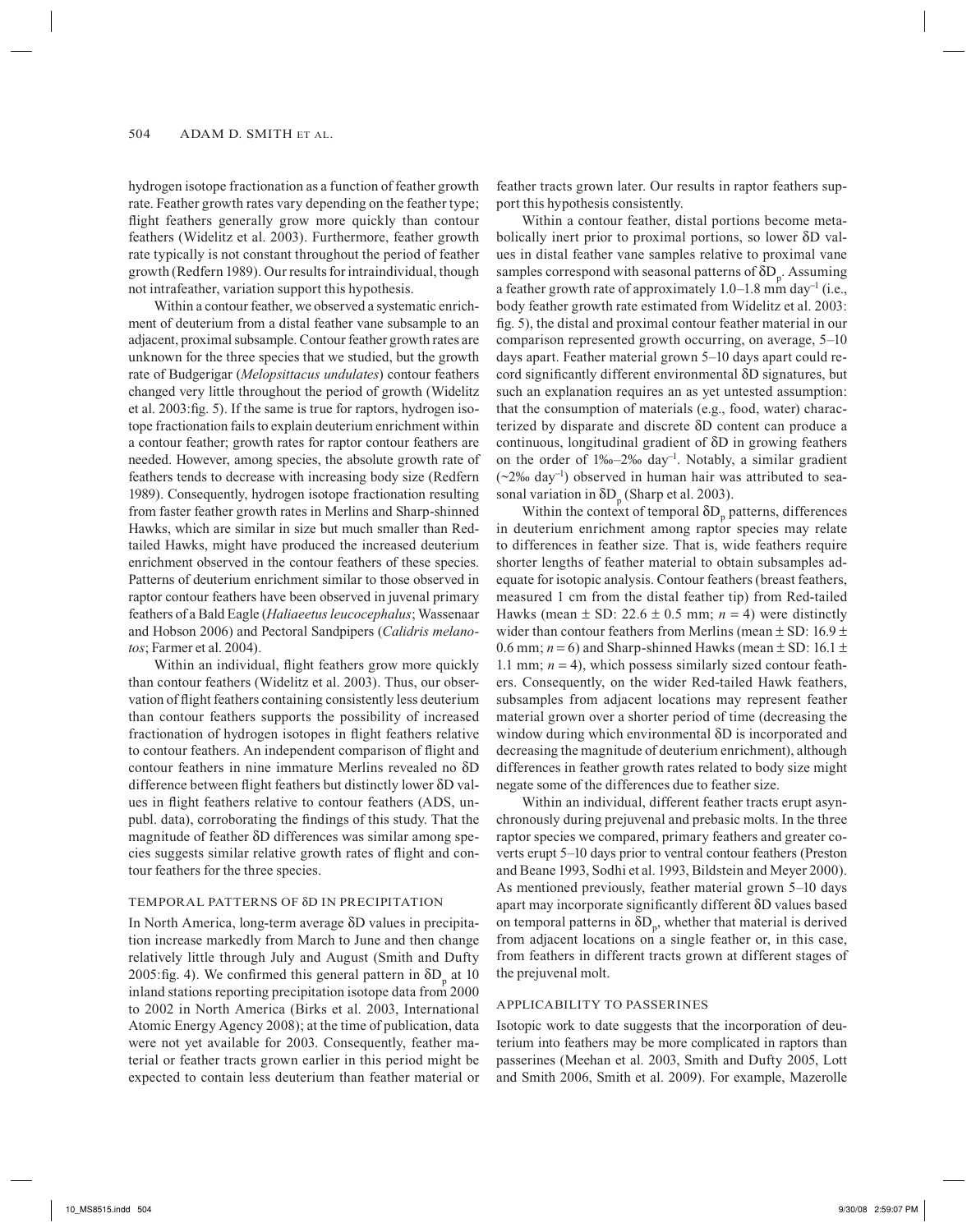et al. (2005) found no difference in δD between the tip and the base of tail feather vane in White-throated Sparrows (*Zonotrichia albicollis*), and Wassenaar and Hobson (2006) did not find deuterium enrichment in flight feather vane in Swainson's Thrushes (*Catharus ustulatus*). Depending on the explanation invoked, the absence of deuterium enrichment in these cases suggests either a consistent growth rate throughout the period of feather growth (hydrogen isotope fractionation), or samples comprised primarily of after-hatching-year (hereafter, adult) in dividuals (temporal patterns of  $\delta D_p$ ). Adult passerines customarily replace flight feathers subsequent to breeding and prior to migration during a period of relative stability in environmental δD, so we might expect deuterium enrichment due to tempo ral patterns of  $\delta D_n$  to be less prominent. Conversely, in hatching-year (hereafter, immature) individuals, we would expect patterns comparable to those observed in immature raptors, in which case the absence of deuterium enrichment is problematic for this hypothesis. Unfortunately, age information is not avail able for these studies (K. Hobson, Environment Canada, pers. comm.; D. Mazerolle, Parks Canada, pers. comm.).

Hydrogen isotope fractionation related to differences in feather growth rates among tracts tends to provide a more parsimonious explanation for differences in δD values among tracts in passerines. For example, consistently lower δD val ues in primary feathers relative to body feathers in Wilson's Warblers (*Wilsonia pusilla*) did not relate to age ( $t_6 = 0.57$ ,  $P = 0.59$ ,  $n = 8$ ; Kelly et al. 2002), a relationship which might be expected if temporal  $\delta D$ <sub>r</sub> patterns are considered with the differences in molt chronology between immature and adult individuals in this species (Ammon and Gilbert 1999). Lan gin et al. (2007) found a similar pattern of feather δD in adult American Redstarts (*Setophaga ruticilla*), although pri mary and contour feathers represented different individuals. Mazerolle et al. (2005) found no difference in feather δD val ues between tail and tertial feathers in White-throated Spar rows. Distinguishing between the two hypotheses in this case is more difficult, however, as tail feather replacement often coincides with tertial replacement in White-throated Spar rows (Falls and Kopachena 1994; ADS, pers. obs.) and tail and tertial feathers likely grow at similar rates.

## Intraindividual (within-tract) variation in feather δD

We observed only a marginal δD difference between contour feathers, and that difference istenuous, as we quantified only ab solute δD differences between feathers due to our inability to se lect equivalent contour feathers from each individual. Thus, we cannot conclude with certainty that systematic deviations in feather δD content exist within a tract, although feather tracts grown in a prolonged sequence (e.g., primary feathersinmost pre basic molts) may exhibit such deviations (Meehan et al. 2003).

The variability of paired measurements within a feather tract (geometric SD: ±3.5‰) approached the proposed "best-case"

repeatability for feather δD measurements due strictly to met abolic processes and analytical error (±2‰–3‰; Wassenaar and Hobson 2006, Paxton et al. 2007), suggesting that bio logical effects on the repeatability of δD measurements from feather material grown concurrently within an individual are difficult to distinguish from analytical effects. Similarly to the results of this study, Paxton et al. (2007) observed slightly less variability in δD measurements from separate Wilson's Warbler feathers within a tract than in repeated measurements of the same feather.

#### Considerations for future studies

We documented variation in immature raptor feathers in the form of systematic δD differences between equivalent sub samples from feathers in different tracts and between adjacent subsamples in a single feather. The consistency and reduced variability in δD measurements between feathers within a tract relative to similar measurements within a feather or between tracts underscores the need for forethought in the selection of feather material. As with immature raptors in this study, deriv ing feather δD measurements from equivalent subsamples of equivalent feathers eliminates most risk of introducing unnec essary natural variation, including any variation associated with hydrogen isotope fractionation. However, considering temporal patterns of δD in precipitation, the choice of feather material for comparisons of migratory origins among individuals with different molt chronologies (e.g., immature versus adult passerines, multiple broods) would benefit greatly from an understanding of species-specific molt patterns. Beyond the selection of suit able feather material in such comparisons, other sources of variation warrant further consideration (Langin et al. 2007, Smith et al. 2009). Moreover, some potentially significant sources of deuterium variation will remain out of the control of researchers (e.g., intra- and interspecific variation in breeding phenology). Finally, we encourage controlled investigations of the general ity of hydrogen isotope fractionation related to feather growth rate and the incorporation of temporal variation in  $\delta D<sub>n</sub>$  as explanations for systematic differences in δD within feathers and among feather tracts in both raptors and passerines.

#### ACKNOWLEDGMENTS

Boise State University (BSU) and the BSU Raptor Research Center, the Idaho Department of Fish and Game, the National Science Foun dation, the American Museum of Natural History, the Association of Field Ornithologists, and Sigma Xi provided funding and logistical support. We thank the staff at the Idaho Bird Observatory for help ing to collect migrant raptor samples in Idaho, and M. Massaro and the Roger Williams Park Museum of Natural History and Planetar ium for access to raptor specimens. We are grateful to K. Hobson, J. Kelly, D. Mazerolle, and L. Wassenaar for providing unpublished age information, when available. T. Sachtleben, M. Wunder, and three anonymous reviewers provided helpful comments on earlier versions of the manuscript. All feather samples were collected and transported under appropriate state and federal permits.